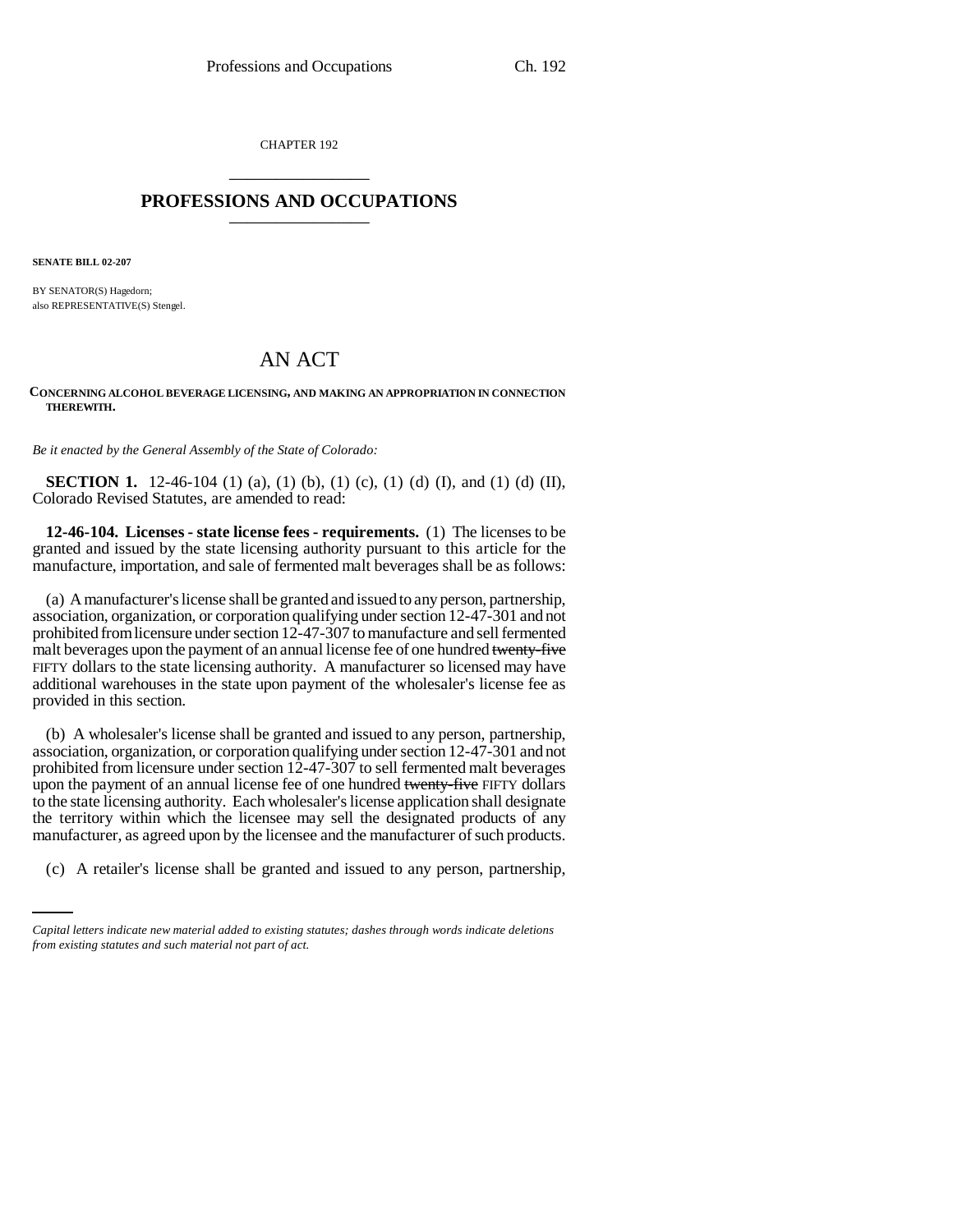#### Ch. 192 Professions and Occupations

association, organization, or corporation qualifying under section 12-47-301 and not prohibited from licensure under section 12-47-307 to sell at retail the said fermented malt beverages upon paying an annual license fee of fifty SEVENTY-FIVE dollars to the state licensing authority.

(d) (I) A nonresident manufacturer's license shall be granted and issued to any person manufacturing fermented malt beverages outside of the state of Colorado for the sole purposes listed in subparagraph (III) of this paragraph (d), upon the payment of an annual license fee of one hundred twenty-five FIFTY dollars to the state licensing authority.

(II) An importer's license shall be granted and issued to any person importing fermented malt beverages into this state for the sole purposes listed in subparagraph (III) of this paragraph (d), upon the payment of an annual license fee of one hundred twenty-five FIFTY dollars to the state licensing authority.

**SECTION 2.** 12-46-105 (1) (a), (2) (b), and (2) (c), Colorado Revised Statutes, are amended to read:

**12-46-105. Fees and taxes - allocation.** (1) (a) The state licensing authority shall establish fees for processing the following types of applications, notices, or reports required to be submitted to the state licensing authority: Applications for new fermented malt beverage licenses pursuant to section 12-47-301 and regulations thereunder; applications for change of location pursuant to section 12-47-301 and regulations thereunder; applications for changing, altering, or modifying licensed premises pursuant to section 12-47-301 and regulations thereunder; applications for warehouse or branch house permits pursuant to section 12-46-104 and regulations thereunder; applications for duplicate licenses; and notices of change of name or trade name pursuant to section 12-47-301 and regulations thereunder. The amounts of such fees, when added to the other fees and taxes transferred to the liquor enforcement division AND STATE LICENSING AUTHORITY cash fund pursuant to subsection (2) of this section and section 12-47-502 (1), shall reflect the direct and indirect costs of the LIQUOR ENFORCEMENT division AND THE STATE LICENSING AUTHORITY in the administration and enforcement of this article and articles 47 and 48 of this title. At least annually, the amounts of the fees shall be reviewed and, if necessary, adjusted to reflect such direct and indirect costs.

(2) (b) An amount equal to the revenues attributable to twenty-five FIFTY dollars of each state license fee provided for by this article and the processing fees provided for by paragraphs (a) and (b) of subsection (1) of this section shall be transferred out of the general fund to the liquor enforcement division AND STATE LICENSING AUTHORITY cash fund. Such transfer shall be made by the state treasurer as soon as possible after the twentieth day of the month following the payment of such fees.

(c) The expenditures of the state licensing authority shall be paid out of appropriations made to the department of revenue by the general assembly. The expenditures of AND the LIQUOR ENFORCEMENT division shall be paid out of appropriations from the liquor enforcement division AND STATE LICENSING AUTHORITY cash fund as provided in section 24-35-401, C.R.S.

**SECTION 3.** 12-47-501 (1) and (2), Colorado Revised Statutes, are amended to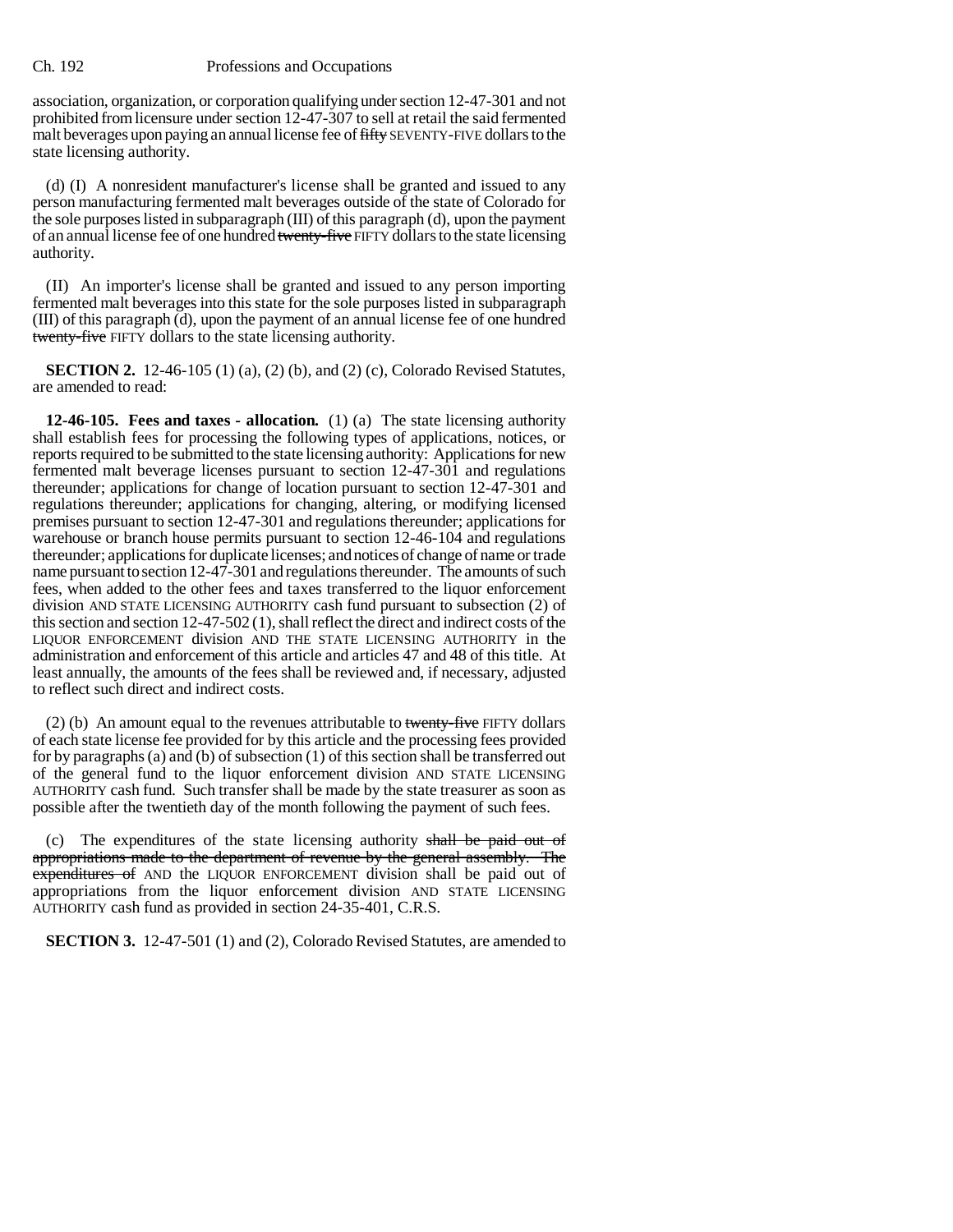read:

**12-47-501. State fees.** (1) The following license fees shall be paid to the department of revenue annually in advance:

- (a) For each resident and nonresident manufacturer's license, the fee shall be:
- (I) For each brewery, two hundred seventy-five THREE HUNDRED dollars;
- (II) For each winery, two hundred seventy-five THREE HUNDRED dollars;
- (III) For each distillery or rectifier, one thousand twenty-five FIFTY dollars;
- (IV) For each limited winery, forty-five SEVENTY dollars;
- (b) For each importer's license, two hundred seventy-five THREE HUNDRED dollars;
- (c) For each wholesaler's liquor license, one thousand twenty-five FIFTY dollars;
- (d) For each wholesaler's beer license, five hundred twenty-five FIFTY dollars;
- (e) For each retail liquor store license, seventy-five ONE HUNDRED dollars;
- (f) For each liquor-licensed drugstore license, seventy-five ONE HUNDRED dollars;
- (g) For each beer and wine license,  $fifty$  SEVENTY-FIVE dollars;
- (h) For each hotel and restaurant license, fifty SEVENTY-FIVE dollars;

(h.5) For each resort-complex-related facility permit, fifty SEVENTY-FIVE dollars per related facility as defined in section 12-47-411 (2) (e);

- (i) For each tavern license, fifty SEVENTY-FIVE dollars;
- (j) For each optional premises license, fifty SEVENTY-FIVE dollars;
- (k) For each retail gaming tavern license, fifty SEVENTY-FIVE dollars;
- (l) For each brew pub license, three hundred TWENTY-FIVE dollars;
- (m) For each club license, fifty SEVENTY-FIVE dollars;
- (n) For each arts license, fifty SEVENTY-FIVE dollars;
- (o) For each racetrack license, fifty SEVENTY-FIVE dollars;

(p) For each public transportation system license, fifty SEVENTY-FIVE dollars for each dining, club, or parlor car; plane; bus; or other vehicle in which such liquor is sold. No additional license fee shall be required by any municipality, city and county, or county for the sale of such liquor in dining, club, or parlor cars; planes; buses; or other conveyances.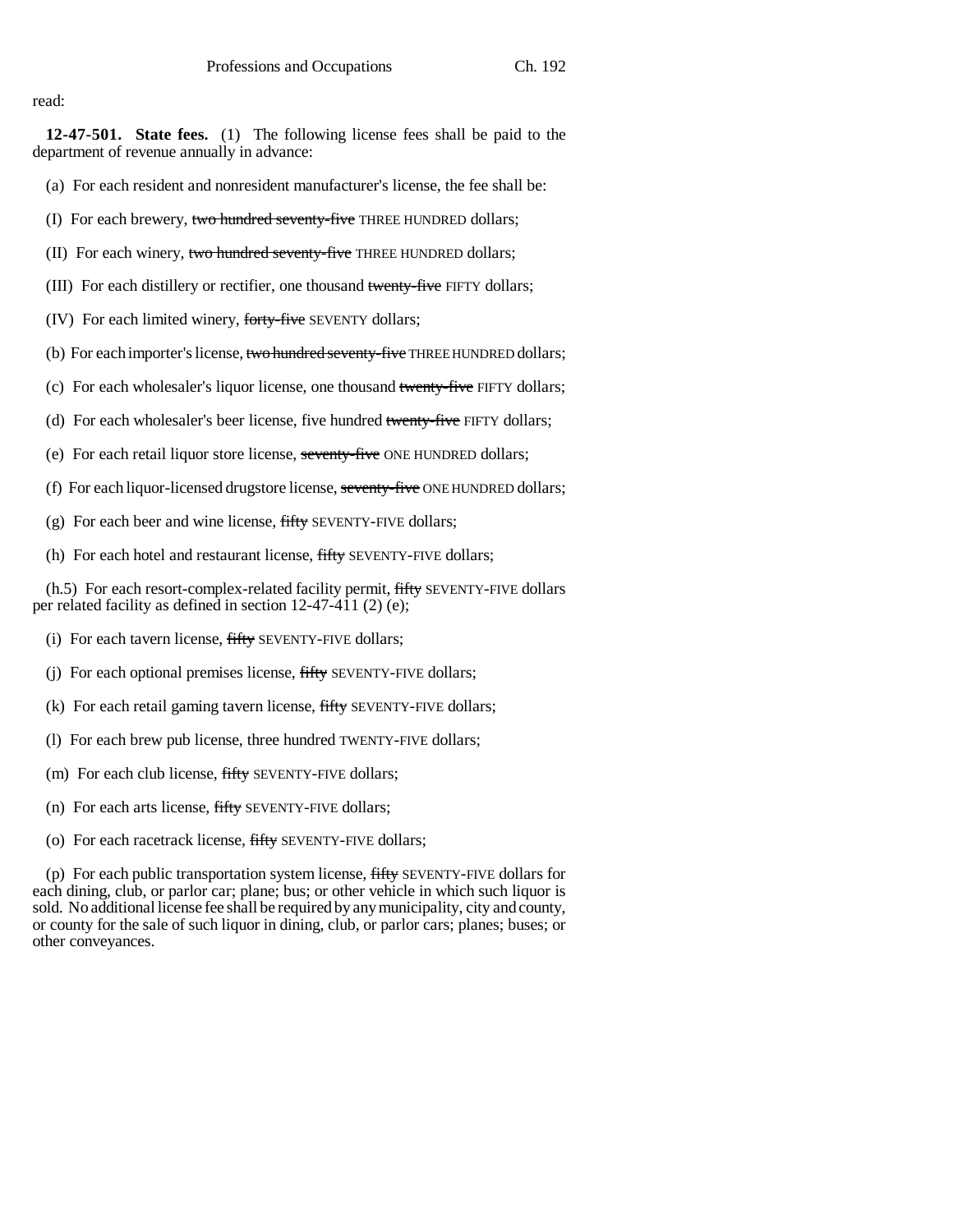#### Ch. 192 Professions and Occupations

### (q) For each bed and breakfast permit, twenty-five FIFTY dollars.

(2) The state licensing authority shall establish fees for processing the following types of applications, notices, or reports required to be submitted to the state licensing authority: Applications for new liquor licenses pursuant to section 12-47-304 and regulations thereunder; applications to change location pursuant to section 12-47-301 (9) and regulations thereunder; applications for transfer of ownership pursuant to section 12-47-303 (1) (c) and regulations thereunder; applications for modification of licensed premises pursuant to section 12-47-301 and regulations thereunder; applications for branch warehouse permits pursuant to section 12-47-406 and regulations thereunder; applications for approval of a contract to sell alcohol beverages pursuant to section 12-47-411 (3) (c); applications for warehouse storage permits pursuant to section 12-47-202 and regulations thereunder; applications for duplicate licenses; applications for wine shipment permits pursuant to section 12-47-104; sole source registrations or new product registrations pursuant to section 12-47-901 (3) (b); hotel and restaurant optional premises registrations; expired license renewal applications pursuant to section 12-47-302; and notice of change of name or trade name pursuant to section 12-47-301 and regulations thereunder. The amounts of such fees, when added to the other fees transferred to the liquor enforcement division AND STATE LICENSING AUTHORITY cash fund pursuant to sections 12-46-105, 12-47-502 (1), and 12-48-104, shall reflect the direct and indirect costs of the LIQUOR ENFORCEMENT division AND THE STATE LICENSING AUTHORITY in the administration and enforcement of this article and articles 46 and 48 of this title. The state licensing authority may charge corporate applicants and limited liability companies up to one hundred dollars LICENSED UNDER ARTICLES 46 AND 47 OF THIS TITLE A FEE for the cost of each fingerprint analysis and background investigation undertaken to qualify new officers, directors, stockholders, members, or managers pursuant to the requirements of section 12-47-307 (1); however, the state licensing authority shall not collect such a fee if the applicant has already undergone a background investigation by and paid a fee to a local licensing authority. At least annually, the amounts of the fees shall be reviewed and, if necessary, adjusted to reflect such direct and indirect costs.

**SECTION 4.** 12-47-502 (1) (b) and (1) (c), Colorado Revised Statutes, are amended to read:

**12-47-502. Fees and taxes - allocation.** (1) (b) An amount equal to the revenues attributable to twenty-five FIFTY dollars of each state license fee provided for by this article and the processing fees provided for by section 12-47-501 (2) and (3) for processing applications, reports, and notices shall be transferred out of the general fund to the liquor enforcement division AND STATE LICENSING AUTHORITY cash fund. Such transfer shall be made by the state treasurer as soon as possible after the twentieth day of the month following the payment of such fees.

(c) The expenditures of the state licensing authority shall be paid out of appropriations made to the department of revenue by the general assembly. The expenditures of AND the LIQUOR ENFORCEMENT division shall be paid out of appropriations from the liquor enforcement division AND STATE LICENSING AUTHORITY cash fund as provided in section 24-35-401, C.R.S.

**SECTION 5.** 24-35-401, Colorado Revised Statutes, is amended to read: